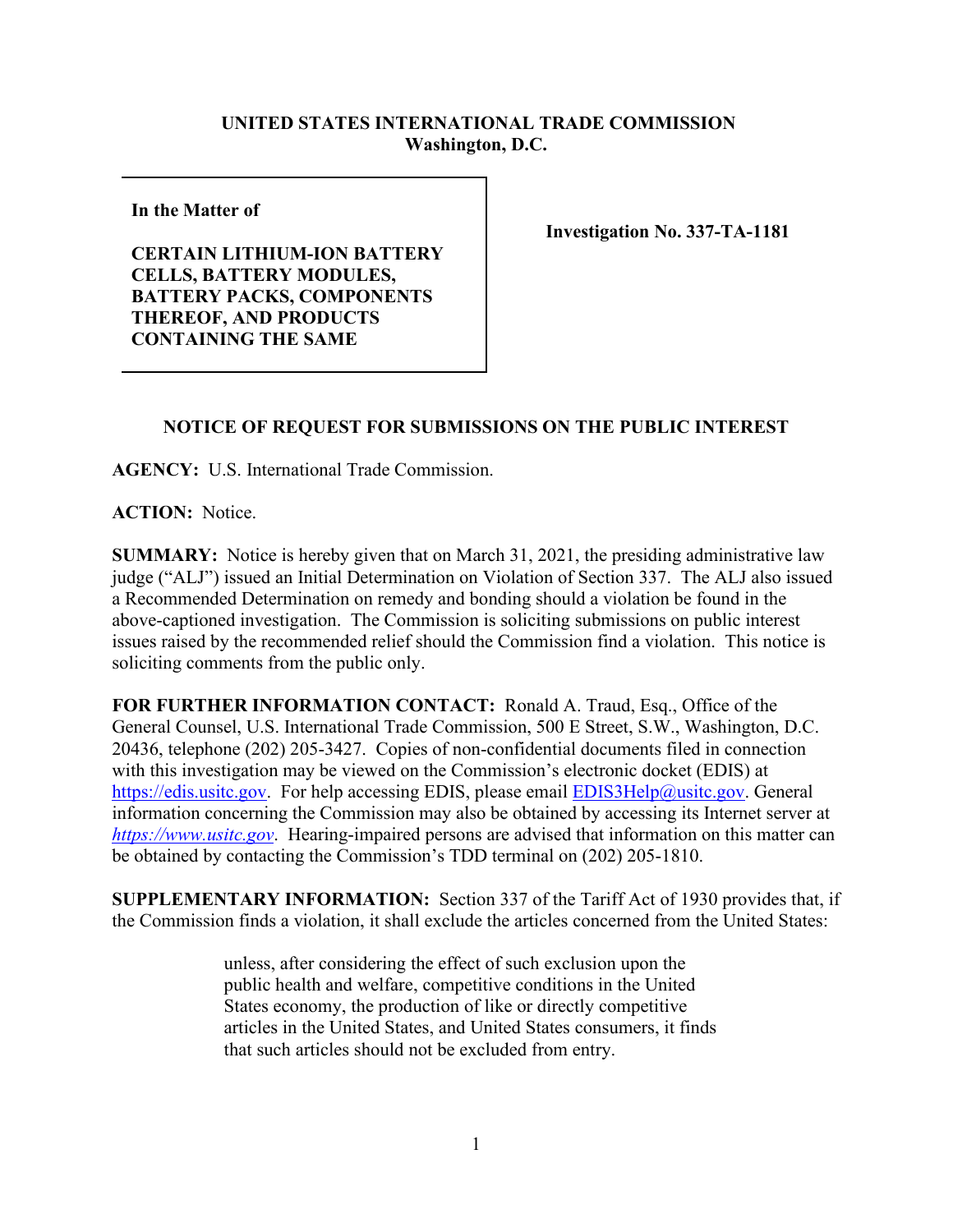19 U.S.C. 1337(d)(1). A similar provision applies to cease and desist orders. 19 U.S.C.  $1337(f)(1)$ .

The Commission is soliciting submissions on public interest issues raised by the recommended relief should the Commission find a violation, specifically: a limited exclusion order directed to certain lithium-ion battery cells, battery modules, battery packs, components thereof, and products containing the same imported, sold for importation, and/or sold after importation by respondents SK Innovation Co., Ltd. and SK Battery America, Inc.; and cease and desist orders directed to SK Innovation Co., Ltd. and SK Battery America, Inc. Parties are to file public interest submissions pursuant to 19 CFR 210.50(a)(4).

The Commission is interested in further development of the record on the public interest in this investigation. Accordingly, members of the public are invited to file submissions of no more than five (5) pages, inclusive of attachments, concerning the public interest in light of the ALJ's Recommended Determination on Remedy and Bonding issued in this investigation on March 31, 2021.Comments should address whether issuance of the recommended remedial orders in this investigation, should the Commission find a violation, would affect the public health and welfare in the United States, competitive conditions in the United States economy, the production of like or directly competitive articles in the United States, or United States consumers.

In particular, the Commission is interested in comments that:

- (i) explain how the articles potentially subject to the recommended remedial orders are used in the United States;
- (ii) identify any public health, safety, or welfare concerns in the United States relating to the recommended orders;
- (iii) identify like or directly competitive articles that complainant, its licensees, or third parties make in the United States which could replace the subject articles if they were to be excluded;
- (iv) indicate whether complainant, complainant's licensees, and/or third-party suppliers have the capacity to replace the volume of articles potentially subject to the recommended orders within a commercially reasonable time; and
- (v) explain how the recommended orders would impact consumers in the United States.

Written submissions must be filed no later than by close of business on April 30, 2021.

Persons filing written submissions must file the original document electronically on or before the deadlines stated above. The Commission's paper filing requirements in 19 CFR 210.4(f) are currently waived. 85 FR 15798 (March 19, 2020). Submissions should refer to the investigation number ("Inv. No. 337-TA-1181") in a prominent place on the cover page and/or the first page.